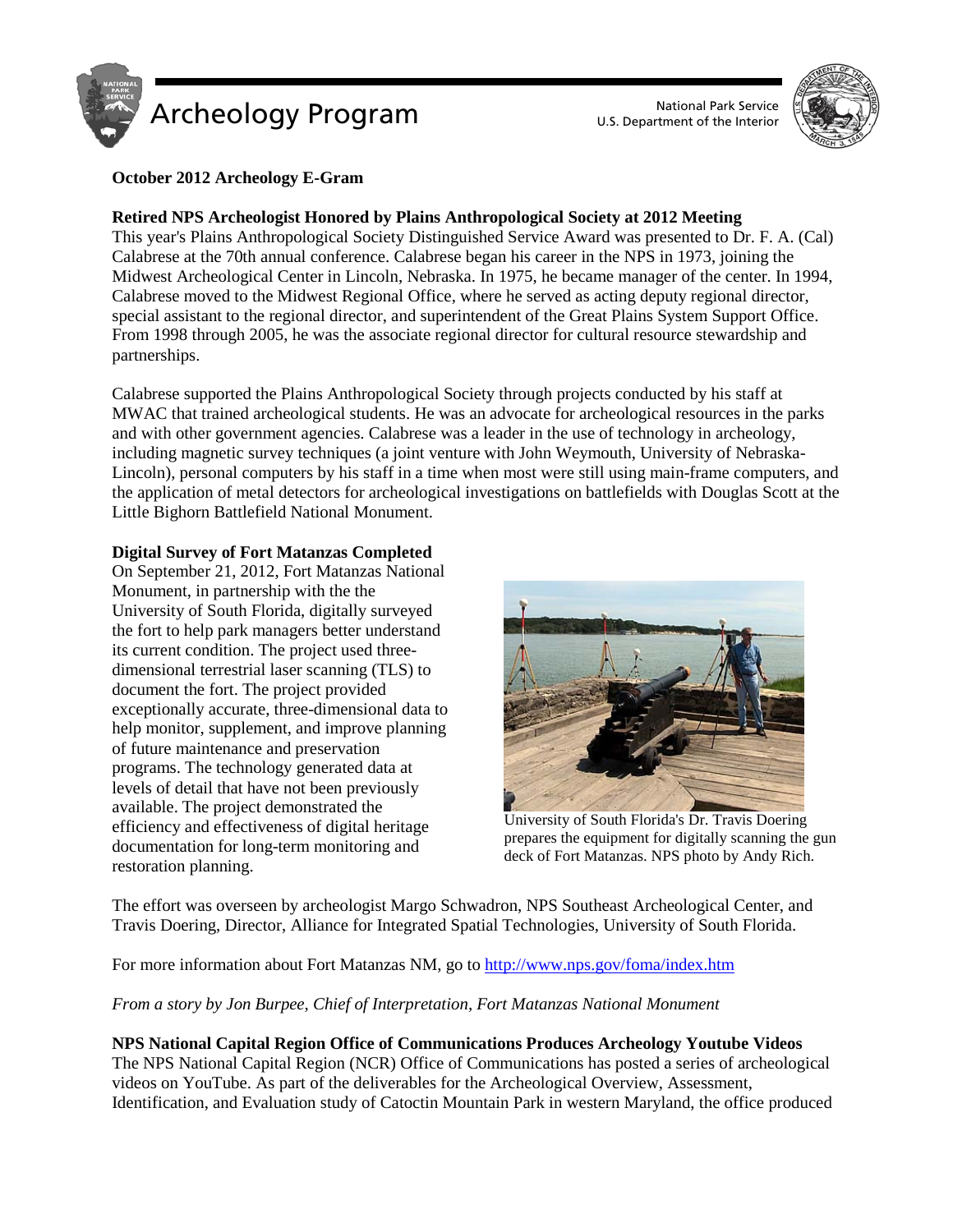"Mountain Farms," "Archeology of Charcoal Hearths," and "The Ancient Quarry: Indians on the Mountain." These three videos feature John Bedell, an archeologist with the Louis Berger Group, the cultural resource management firm responsible for the study.

In addition to the archeological videos on the same YouTube site, the NPS NCR Office of Communications is also producing a series on the Civil War. "The Burnside Bridge Witness Tree," "The Battle of Antietam," "Civil War Photography – Alexander Gardner," "Special Orders 191," and "2<sup>nd</sup> Battle of Manassas Living History" all examine aspects of the War Between the States. Move over, Ken Burns!

To see all of the Greater Washington National Parks YouTube videos, go to www.youtube.com/GWNPS.

#### **NPS Celebrates National Archaeology Day**

On October 20, 2012, the National Park Service, the Archaeological Institute of America (AIA) and over 200 additional collaborating organizations celebrated the second annual National Archaeology Day (NAD). The nationwide effort aimed to raise awareness about archeology and improve public involvement through educational activities. Federal agencies, state governments, and local organizations across the nation hosted Archaeology Day events – including NPS park units, regional offices, and archeology centers. Some events took place on-site and in-person, like public archaeology days or lectures, while other events happened online through blogs or social media. Here are some of the events:

#### *Aztec Ruins National Monument*

Aztec Ruins NM celebrated NAD with an Archeology Day Fair, offering field demonstrations in excavation, survey, and laboratory activities.

For more information about Aztec Ruins NM, go to<http://www.nps.gov/azru/index.htm>

#### *Bandelier National Monument*

Monument archeologist Rory Gauthier led a hike exploring archeological resources in the monument. Hikers visited Duchess Castle, a complex site that contains Pueblo sites, occupied for over two hundred years, and historic structures that once served as a school for Pueblo potters. After exploring the castle, hikers visited several petroglyph sites, including one depicting a sword wielding-horseman interpreted as an image of a Spanish conquistador.

For more information about Bandelier National Monument, go to<http://www.nps.gov/band/index.htm>

#### *Bighorn Canyon National Recreation Area*

On October 20, Bighorn Canyon NRA hosted a dedication ceremony for the Two Eagles Interpretive Trail at the trailhead, approximately 6 miles north of Devil Canyon overlook. The trail incorporates the results of multi-year archeological field school projects with a focus on tipi rings. Students from the University of Memphis, Indiana University, St. Cloud State University, Northwest College, and Little Bighorn College have helped to record more than 140 tipi rings at this site. The dedication began with a traditional pipe ceremony presented by Burton Pretty On Top, Crow Cultural Director. For more information about Bighorn Canyon NRA, go to<http://www.nps.gov/bica/index.htm>

#### *De Soto National Memorial*

Archeologists from the NPS Southeast Archeological Center (SEAC) were on hand at De Soto National Memorial to demonstrate archeological survey and excavation techniques in preparation for a new visitor's exhibit.

For more information about De Soto National Memorial, go to<http://www.nps.gov/deso/index.htm>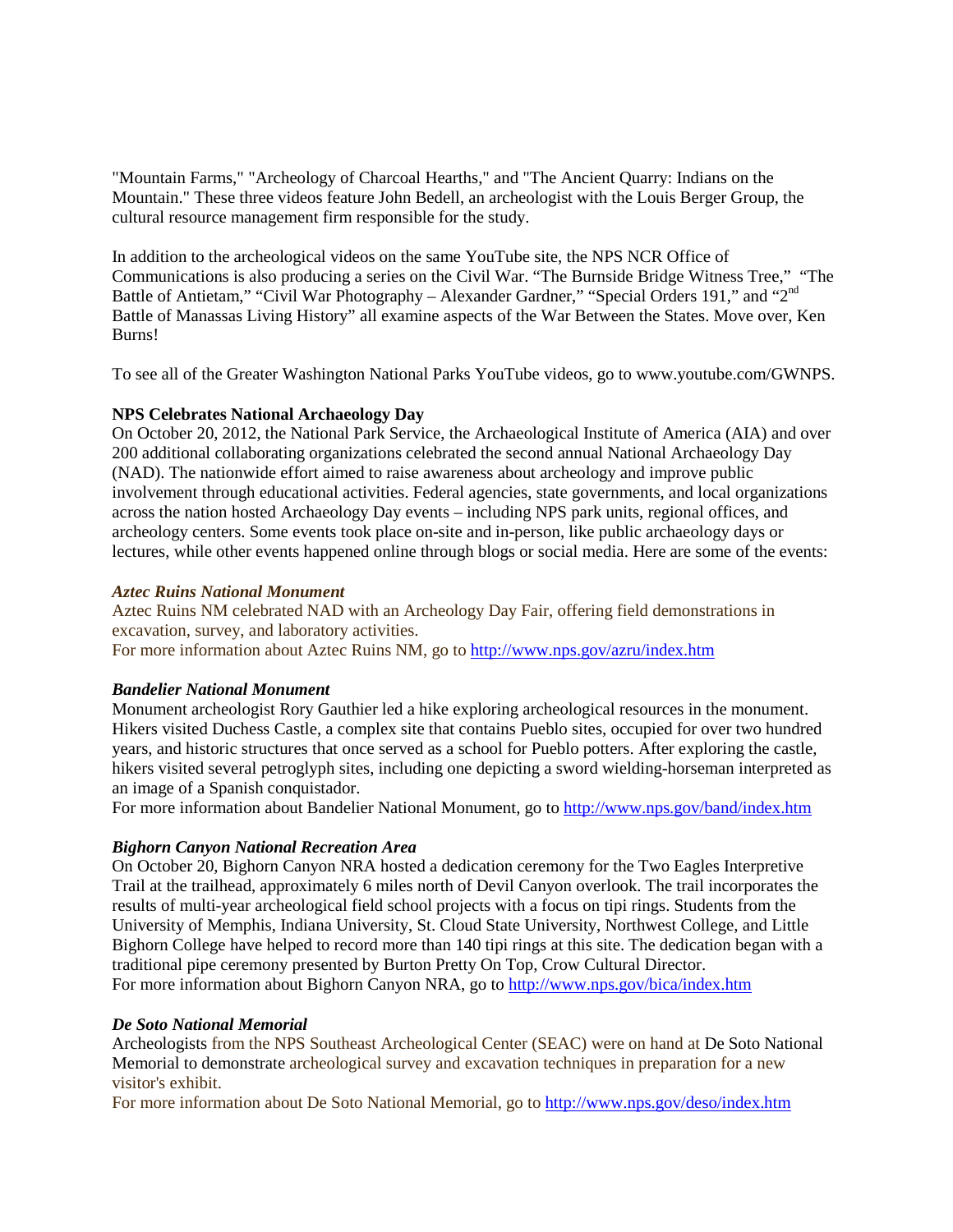# *Gila Cliff Dwellings National Monument*

Gila Cliff Dwellings NM invited the public to participate in special events on October 20. Park staff offered two workshops, discussing the basics of archeology, led various hands-on demonstrations, and led tours of the TJ site. The TJ site, which is normally closed to the public, afforded visitors the chance to follow in the footprints of the ancestral peoples of the Mimbres Region who lived at the TJ site over a 900-year period from around 500 to 1400 CE (Common Era).

For more information about Gila Cliff Dwellings NM go to<http://www.nps.gov/gicl/index.htm>

## *Independence National Historical Park*

Visitors joined Philadelphia Archaeological Forum and Independence NHP Archeology Lab, hosted by the National Constitution Center for the ninth annual archeology day celebration. Topics for discussion included the archeology of Elfreth's Alley, Brandywine Battlefield, the African American community of Timbuctoo, the West Shipyard site, the Continental Powderworks on French Creek, Fort Casimir (Delaware), the Wolf Walk Native American cultural landscape, the Dyottville Glass Works, War of 1812 commemorative artifacts, and the launch of a GPS Augmented Reality. A walking tour of four nearby Philadelphia archeology sites followed.

For more information about Independence NHP, go t[o http://www.nps.gov/inde/index.htm](http://www.nps.gov/inde/index.htm)

## *Joshua Tree National Park*

In a class sponsored by the Desert Institute, Joan Schneider, California Associate State Archeologist, and archeologist Claude Warren, University of Nevada, Las Vegas (emeritus) talked about the ways that archeologists study human culture through material remains and environmental landscapes. The class began with an archeological overview of Joshua Tree NP and included an exclusive visit to artifacts and archival collections at the park's Research Museum.

For more information about Joshua Tree NP, go to [http://www.nps.gov/jotr/index.htm.](http://www.nps.gov/jotr/index.htm)

## *Knife River Indian Villages National Historic Site*

Knife River Indian Villages NHS offered rare tours of the collection, Archeology Junior Ranger activities, archeology lectures, kid's activities, special exhibits and more.

For more information about Knife River Indian Villages NHS, go to<http://www.nps.gov/knri/index.htm>

## *Lake Mead National Recreation Area*

Lake Mead NRA celebrated NAD on October 20 with a guided tour of the historic town site of St. Thomas, Nevada. The town was established by Mormon settlers in 1865, and played an important role in the social and economic development of southern Nevada. When the Hoover Dam was constructed, however, the town was abandoned as the waters of Lake Mead inundated the area. Over the past few years, Lake Mead's dropping water levels have exposed the foundation of the town, and during NAD, visitors walked the historic streets and learned about the town's history.

For more information about Lake Mead NRA,<http://www.nps.gov/lake/parknews/index.htm>

## *Navajo National Monument*

Navajo NM provided special activities for visitors on October 20. Activities included a tour to Betatakin (a 700 to 800 year old ancestral Puebloan cliff dwelling) led by an NPS archeologist, flint knapping demonstration, an atlatl-throwing demonstration, and a demonstration on making pottery. For more information about Navajo NM, go to<http://www.nps.gov/nava/index.htm>

## *Palo Alto Battlefield National Historical Park*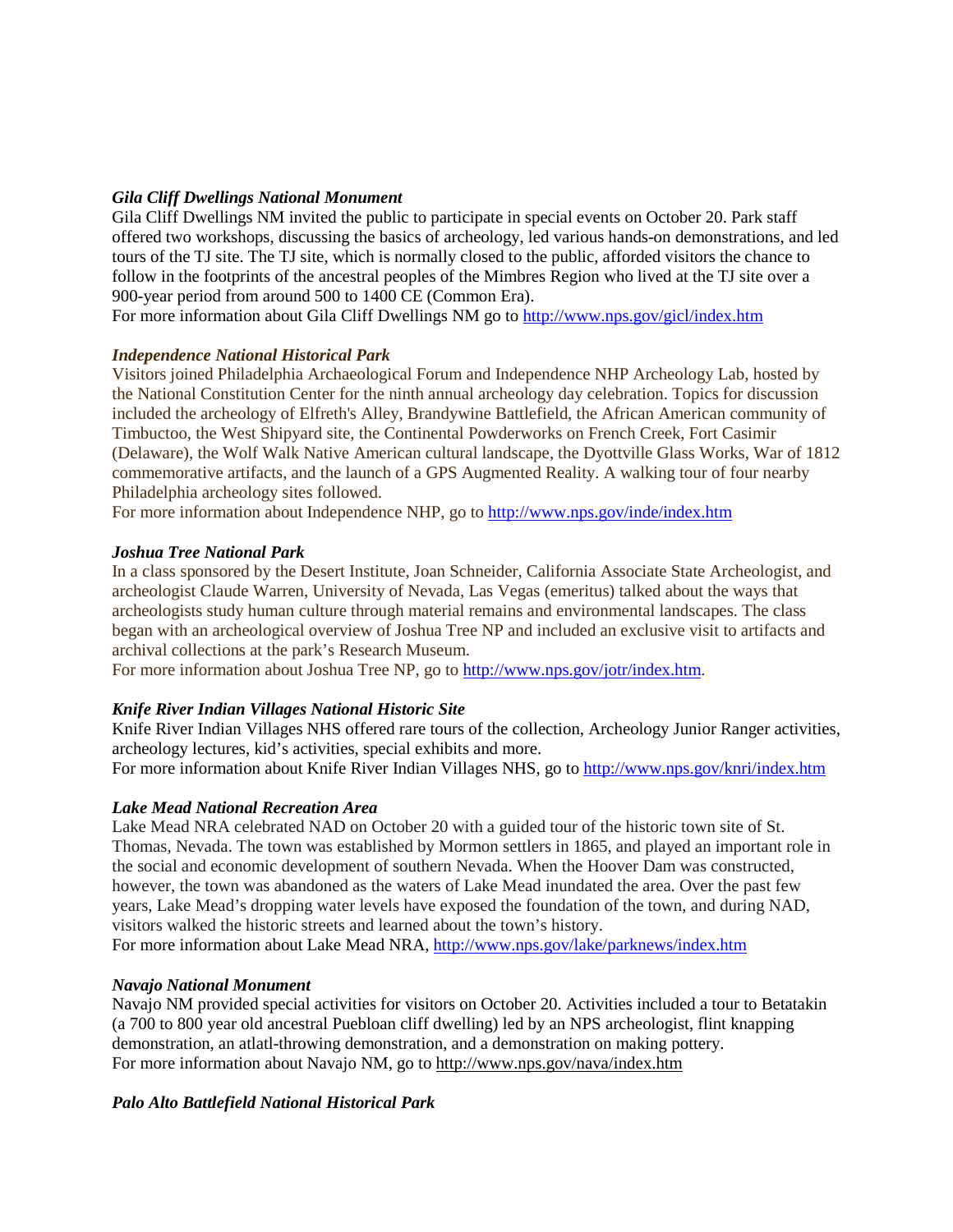Palo Alto Battlefield NHP celebrated NAD with an Archeology Day Fair. For more information about Palo Alto Battlefield NHP, go to http://www.nps.gov/paal/index.htm

*San Antonio Missions National Historical Park*

The City of San Antonio's Office of Historic Preservation (COSA-OHP) and the Southwest Texas Archaeological Society (SWTAS) collaborated with the Archaeological Institute of America (AIA) to present a program at San Antonio Missions NHP on October 20. SWTAS presented information about the AIA and SWTAS, the AIA local chapter. People were encouraged to bring in artifacts for identification and archeologists recorded site locations and photographed collections. On October 13, San Antonio Missions NHP and their partners (University of Texas, San Antonio; San Antonio Museum of Art, Texas Parks and Wildlife, Texas Coritani, Southwestern Texas Archeological Association, COSA-OHP, and  $STWAS$ ) sponsored the 9<sup>th</sup> annual Archaeology Day with hands-on activities about archaeology. SWTAS provided activities for children that were centered on ancient writing systems. Children were given alphabets and syllabaries for Ancient Egyptian, Greek (Linear B and

Classical), Mayan, Ancient Celtic Ogham, and Roman numerals. They were taught how to write their names in ancient letters and how to translate a short quote. Over 1400 people attended the two events. For more information about San Antonio Spanish Missions NHP, go to [www.nps.gov/saan/index.htm.](http://www.nps.gov/saan/index.htm)



## *Southeast Archeological Center (SEAC)*

SEAC co-hosted NAD events at Lake Jackson Mounds Archaeological State Park in conjunction with Florida State Parks, on October 20. The park consists of several large earthen mounds built by Native Americans eight centuries ago, and part of a large village site. Florida State Parks maintains and interprets the Lake Jackson Mounds Archaeological State Park. Kids' activities include Native American pottery making, archeological mapping, an on-site archeology lab, and spear throwing. Speakers included David Morgan, Director, SEAC, and Joe Knetsch, a Tallahassee-based historian, and others. Booths and activities include Native American brass plate demonstrations, tours of the Florida State Parks' museum collection facility, artifact identification, the Florida Bureau of Archaeological Research, and more. Florida State Parks staff, including archeological and biological professionals, were on-hand to discuss interpretation and management of the site.

To learn more, visit the park website at www.floridastateparks.org/lakejackson/. For more information about the NPS Southeast Archeological Center, go to www.nps.gov/history/seac/index.htm

#### *Tumacacori National Historic Park*

Tumacacori NHP and Tubac Presidio State Historic Park collaborated to provide special tours of two unique archeological sites on October 7. Historians Philip Halpenny and Gwen Griffin led a special tour of the Spanish colonial archeological site south of the Presidio that preserves the remains of the original 1752 Tubac town site. The site is protected by the Archaeological Conservancy. Archeologist Jeremy Moss led a special archeological tour of Tumacacori Mission, established by Father Kino in January 1691, making it the oldest mission site in Arizona.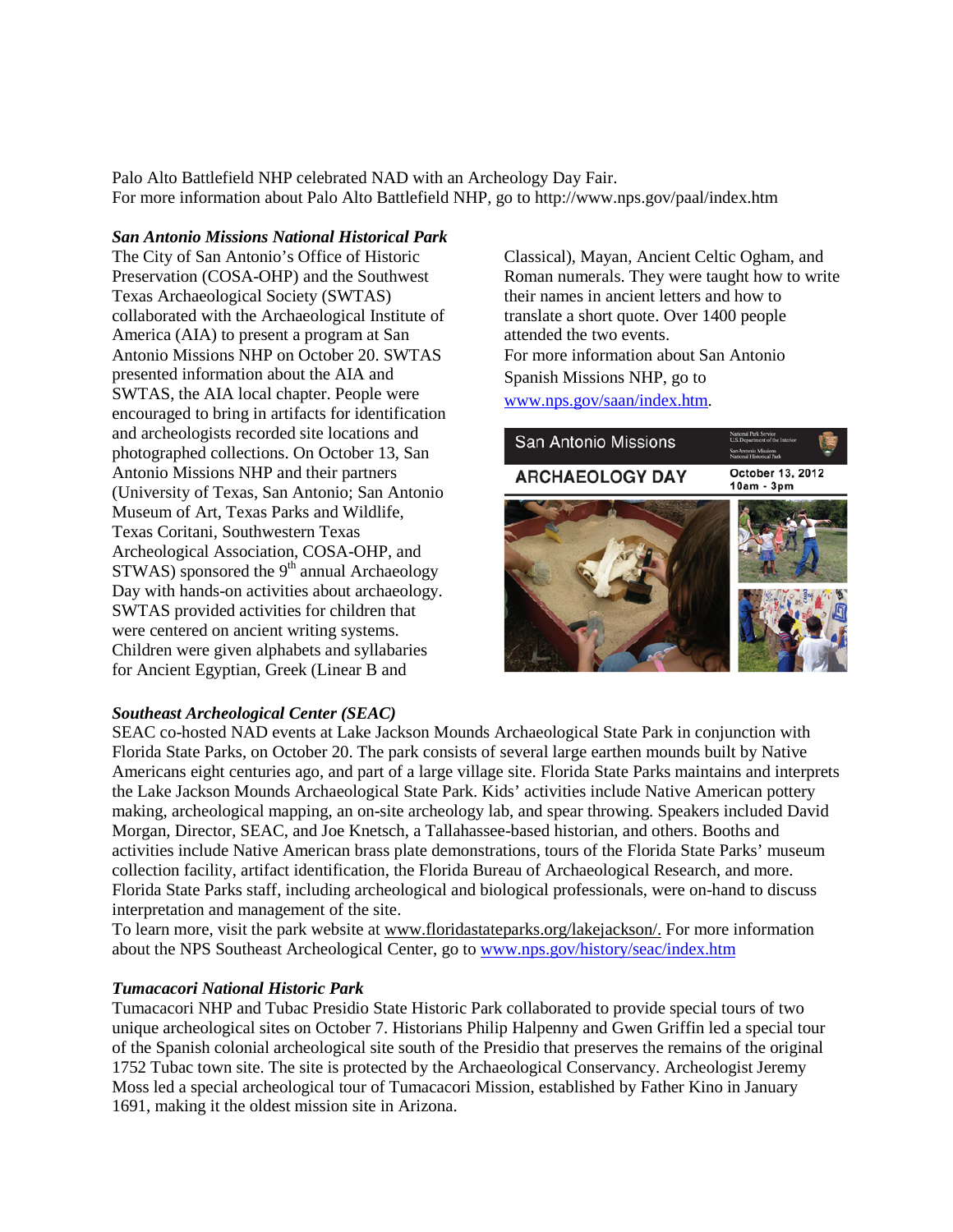For more information about Tumacacori NHP, go to [http://www.nps.gov/tuma/index.htm.](http://www.nps.gov/tuma/index.htm) Also read Projects in Parks report "Of Adobe, Lime, and Cement: The Preservation History of the San José de Tumacácori Mission Church" [http://www.nps.gov/archeology/sites/npSites/tumacacori1.htm.](http://www.nps.gov/archeology/sites/npSites/tumacacori1.htm)

#### *Walnut Canyon National Monument*

Walnut Canyon NM celebrated with a variety of activities, including guided tours of archeological resources, traditional craft activities for kids, and archeological lectures. For more information about Walnut Canyon NM, go t[o http://www.nps.gov/waca/index.htm](http://www.nps.gov/waca/index.htm)

NPS participation is a way to be part of a larger message about where archeology is, what archeologists do, and why archeology matters. Together, the events demonstrated how much NPS archeology has to offer.

Learn more about National Archaeology Day the Archaeological Institute of America's webpage for [\(http://www.archaeological.org/NAD\)](http://www.archaeological.org/NAD) and on the NPS Archeology Program website [\(http://www.nps.gov/archeology/months/october12.htm\)](http://www.nps.gov/archeology/months/october12.htm).

#### **Teacher Workshops Held At Effigy Mounds National Monument**

Effigy Mounds NM presented teachers' workshops during the summer of 2012. The theme this year was "Past Cultures of the Upper Mississippi River Valley." Over 260 teachers and 61 other participants attended training to learn about the early settlers of the Mississippi Valley. Assisted by Ranger Merle Frommelt, the teachers learned traditional skills and the history of the early settlers; and visited local heritage sites, including Villa Louis, a Victorian home, and Vesterheim Norwegian village, where they visited settlers' homes and examined farm machinery of early farmers. The teachers also visited a recreation of a railroad town at Osborne Nature Center; Seed Savers, a heritage seed repository; and Laura Ingalls Wilder's home in Burr Oak, Iowa.

Throughout the five workshops, speakers, historians, and naturalists gave out lesson plans and made suggestions about uses of the material in the classroom. Thanks to the staff of Effigy Mounds NM, 3M, Silos and Smoke Stacks National Heritage Area, Eastern National and the National Park Foundation, more than 8,000 students will benefit from the 2012 teachers' workshops.

For more information about Effigy Mounds NM, go to [http://www.nps.gov/efmo/index.htm.](http://www.nps.gov/efmo/index.htm) Also see the Projects in Parks report "Documenting Native American Monuments at Effigy Mounds National Monument" at<http://www.nps.gov/archeology/sites/npSites/index.htm>

*By Maria Wenzel, Park Ranger, Effigy Mounds NM*

## **Interior Designates 27 New National Landmarks - Landmarks Honor Nation's Cultural and Natural Heritage**

Secretary of the Interior Ken Salazar has announced the designation of 26 national historic landmarks, including 5 archeological sites or districts, and 1 national natural landmark, as places that possess exceptional value and quality in illustrating or interpreting the heritage of the U.S. Currently there are 2,527 designated national historic landmarks and 592 national natural landmark sites across the country.

The archeological landmarks are: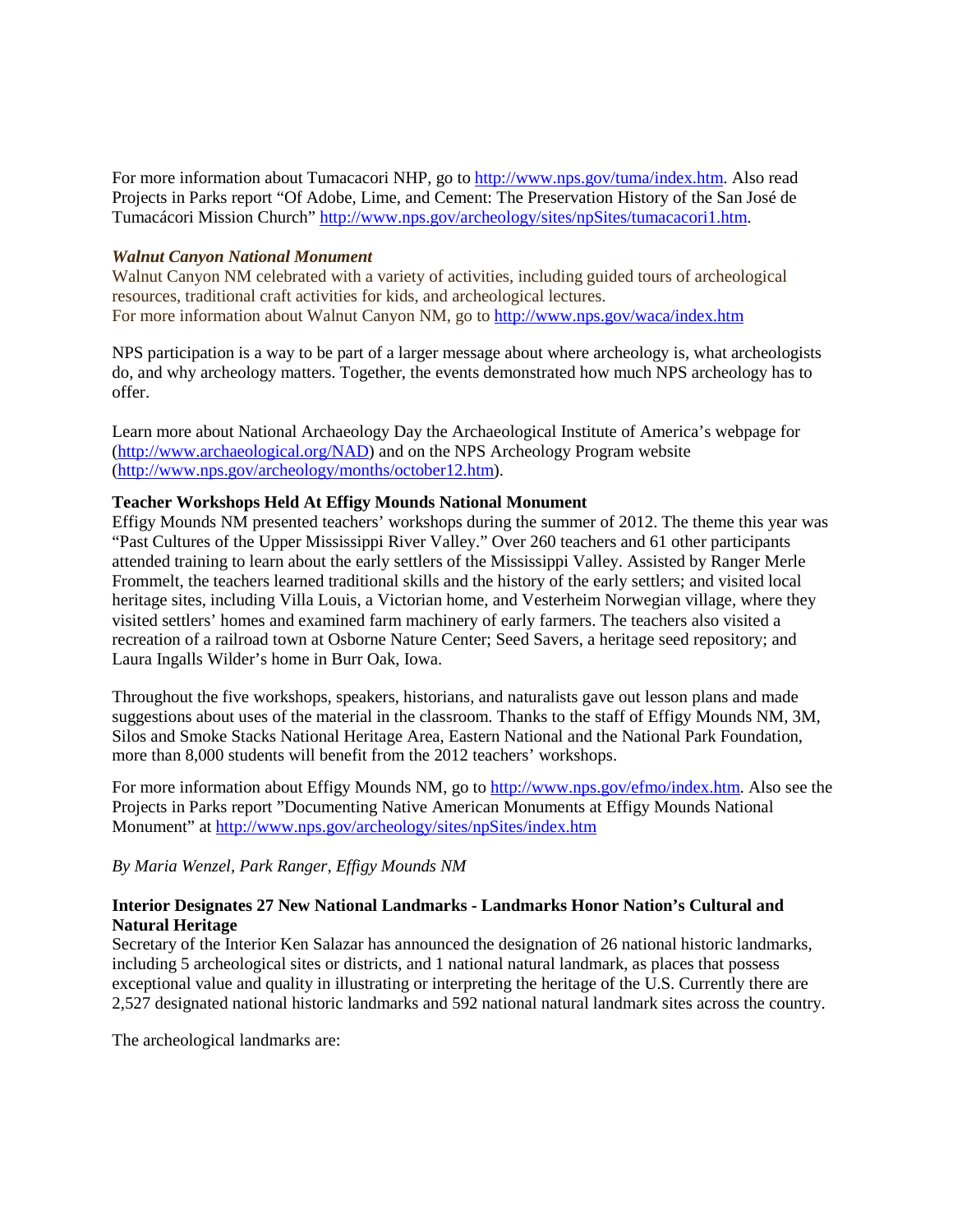*Black Jack Battlefield, Douglas County, Kansas.* The three-hour battle, fought on June 2, 1856, marked a culmination of escalating violence in "Bleeding Kansas" and the beginning of John Brown's war on slavery, which would culminate in his raid on Harpers Ferry, West Virginia, three years later.

*Davis Oriole Earthlodge Site, Mills County, Iowa. The* site outstandingly illustrates the physical features of lodge habitations that commonly occur across the Plains and is exceptionally valuable for the study of this predominant Plains Village habitation type.

*The Drakes Bay Historic and Archeological District, Point Reyes Station, California.* The site is directly associated with the earliest documented cross-cultural encounter between California Indians and Europeans, leaving the most complete material record on the west coast. In addition, the site contains the earliest recorded shipwreck on the west coast of the U.S., the Spanish San Agustín. (For more information about the San Agustin, read Projects in Parks report "The Archeology of Sixteenth-Century Cross-Cultural Encounters in Point Reyes National Seashore" at [http://www.nps.gov/archeology/sites/npSites/pointReyes.htm\)](http://www.nps.gov/archeology/sites/npSites/pointReyes.htm)

*Murray Springs Clovis Site, Cochise County, Arizona.* The Murray Springs Clovis Site is among the richest early Paleoindian sites in North America with a mammoth-kill site, a bison-kill site, and a Clovis camp site. Sites associated with the Clovis culture are rare.

*San José de los Jémez Mission and Gíusewa Pueblo Site, New Mexico.* San José de los Jémez Mission and Gíusewa Pueblo Site is associated with the spread of Spanish control northward in New Spain into the present-day American Southwest from 1598 to about 1639 and is an early representation of the intersection of European and native cultures.

Salazar also designated Big Spring Creek in Saguache County, Colorado, a national natural landmark. This feature is unique in the region as a spring-fed, gaining stream formed by groundwater discharging from an unconfined aquifer. Emergent wetlands along the creek support a diversity of rare species and plant communities in an otherwise arid landscape.

The National Historic Landmarks Program, established in 1935, is administered by the NPS on behalf of the Secretary of the Interior. The agency works with preservation officials and other partners interested in nominating landmarks. Completed applications are reviewed by the National Park System Advisory Board, which makes recommendations for designation to the Secretary of the Interior. If selected, property ownership remains intact but each site receives a designation letter, a plaque, and technical preservation advice.

Additional information on the designations can be found at: [http://www.nps.gov/nhl/.](http://www.nps.gov/nhl/)

## **Petersburg National Battlefield History Club Brings Communities Together**

Petersburg National Battlefield has created a program that is simultaneously reclaiming a cemetery's history and restoring the graves and cemetery. What started out as a project to trace and understand the history of People's Cemetery, a neglected historic African-American cemetery near the Virginia park, became an historical exploration and restoration project involving local churches, active duty military personnel, students, and a community that is rediscovering its history.

The People's Cemetery is not regularly maintained, and has had graves removed and desecrated during two separate road-widening programs. The cemetery has also had four names -- People's Cemetery, Scott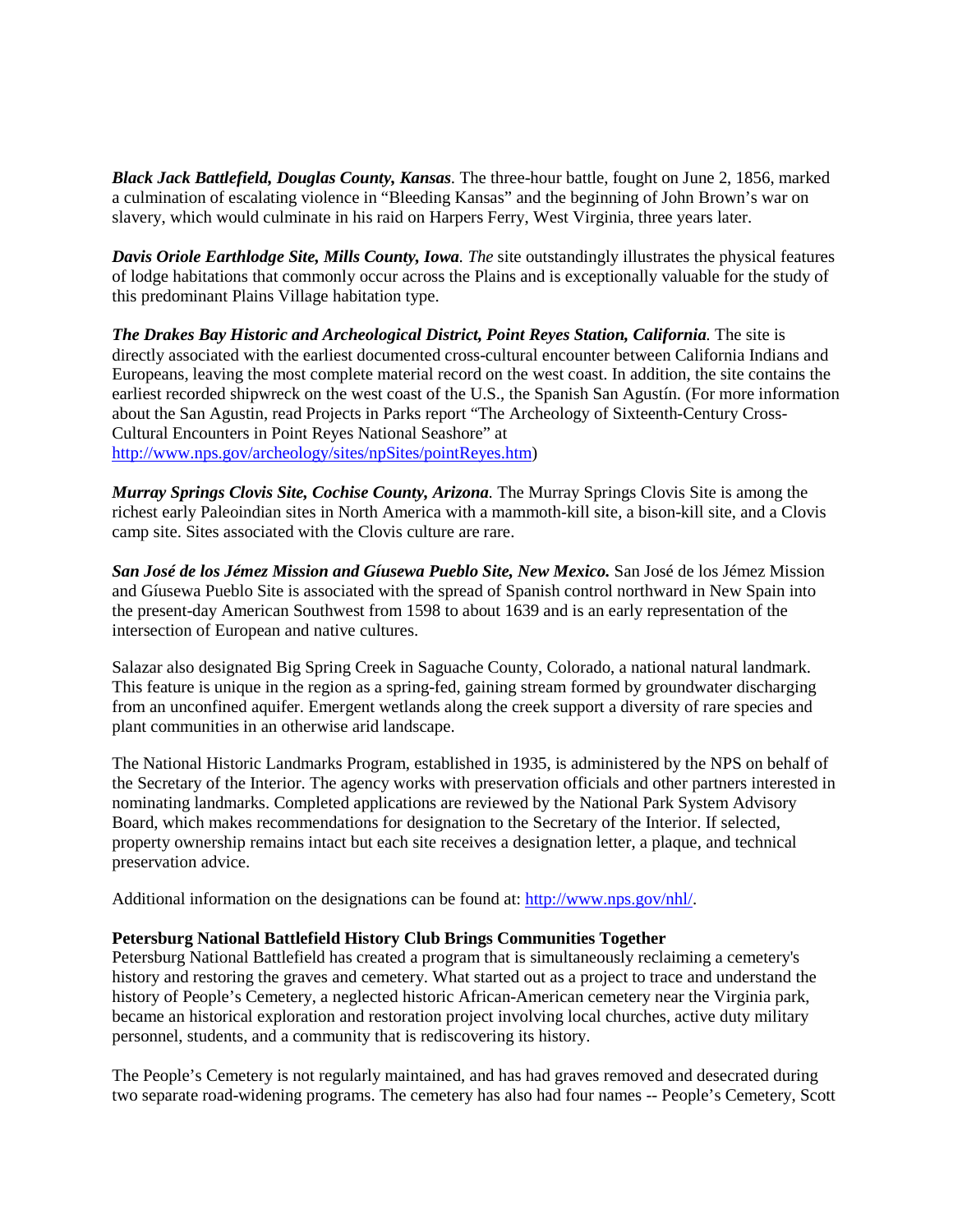Cemetery, Jackson Cemetery, and Providence Cemetery. With dedicated students and the help of numerous volunteers, however, Leslie McClammy, education specialist in the park, has created a project that will allow genealogists and historians to more fully unlock the history of the circa 1840s cemetery.

Three years ago McClammery got a grant to start the history club, and the club carried a systematic inventory of the cemetery, recording the names on every gravestone. After the survey was completed the club members began to look for information in books, newspapers, and archival holdings. One of the most colorful figures that the history club researched was the Reverend Emmett Miller. Not only was he the pastor of Saint Stephens, a church that is still functioning in Petersburg, but he was also the first African-American chaplain at Fort Lee, a large training base located in Petersburg. McClammy shared this information with the church and the base, and both groups have become active partners in preserving the cemetery.

Countering the neglected state of the site was another part of McClammy's project that is bringing people together. Soldiers from local bases are regular visitors to Petersburg National Battlefield and lend a hand in restoring the graves and sprucing up the cemetery.

"The 354th Infantry has adopted our cemetery as a service project," says McClammy. "With their help we've taken ten to twelve loads of debris to the battlefield. Additionally, the Ordnance School is cleaning the stones as well as debris from construction that littered the cemetery." Through this community effort, the cemetery has changed from a neglected space to a point of pride.

For more information, contact Leslie McClammy at 804-732-3531, extension 204.



History Club at People's Cemetery. NPS Photo

#### **Interior Department Honors 2012 "Partners in Conservation" Award Winners**

Deputy Secretary of the Interior David J. Hayes has announced the 2012 "Partners in Conservation" Awards to 17 organizations that have achieved exemplary conservation results through public-private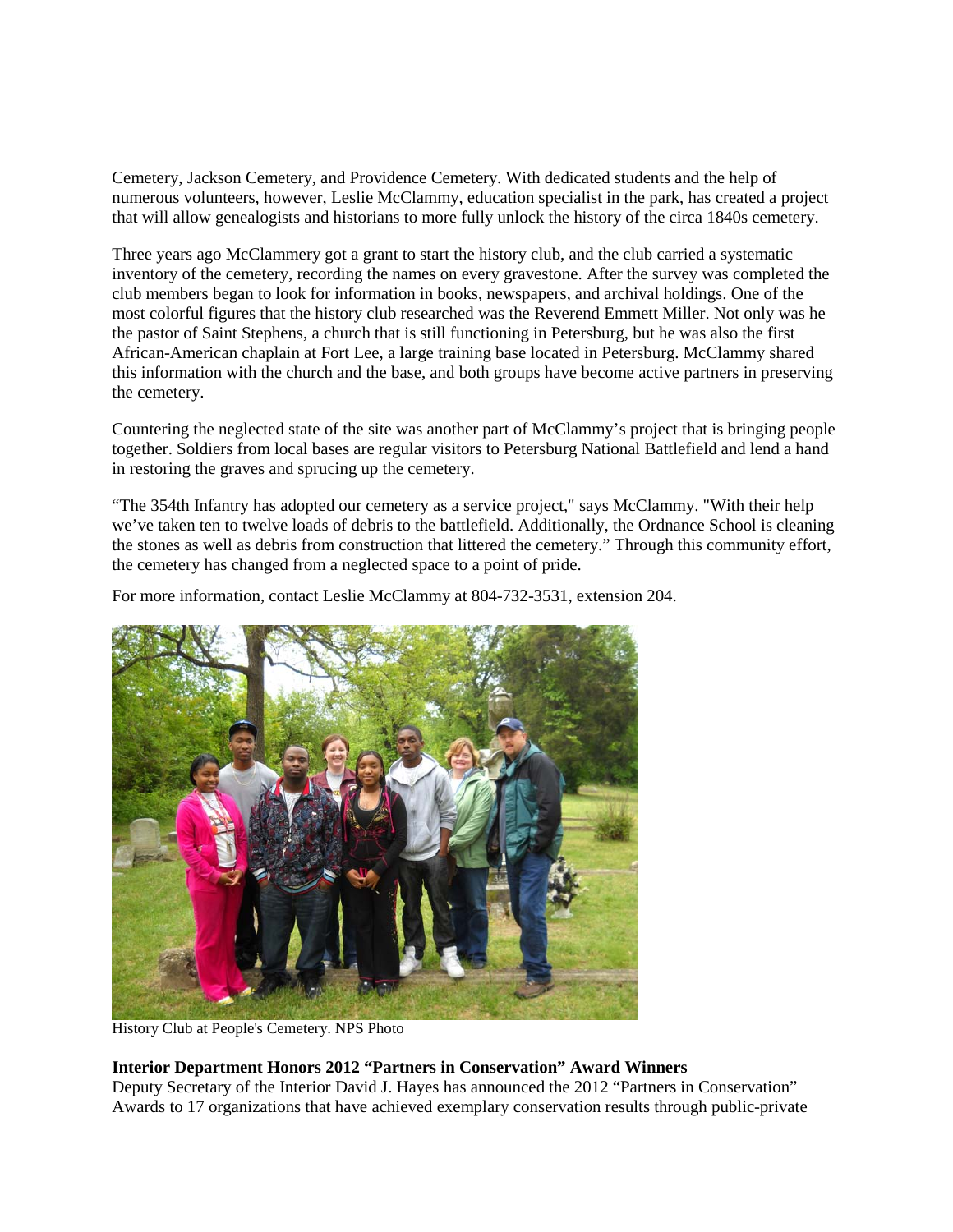cooperation and community engagement. Together, the 17 award recipients represent more than 700 individuals and organizations from across the United States. This year's award winners include several cultural resource projects:

#### *Southern Nevada Agency Partnership (SNAP): Interagency Law Enforcement Team, Nevada*

The SNAP Team includes law enforcement managers, field rangers, interagency dispatchers, and special agents from all four agencies, and a Special Assistant to the U.S. Attorney, Southern Nevada Judicial District. Together, they are accomplishing what one agency with limited resources cannot. Rangers are often the first point of contact for the public when emergencies arise, creating both a visible deterrence to illegal cultural resource activities, and an enforcement action element to public safety on these lands.

#### *Glacier National Park Ice Patch Archeology and Paleoecology Project, Montana*

"Ice Patches as Sources of Archeological and Paleoecological Data in Climate Change Research in Glacier National Park" partners are University of Colorado Boulder, University of Wyoming, University of Arizona, the Blackfeet Nation, and the Confederated Salish and Kootenai Tribes of the Flathead Nation. The Ice Patch Project partners are working together to document melting of subalpine ice patches, some thousands of years old; collect ancient remains of animals and plants to aid in understanding past climates; and protect cultural artifacts associated with Native American hunting and travel in these high-elevation areas in Glacier NP.

#### *Ute Learning Garden, Colorado*

The Ute Learning Garden developed out of the Ute Ethnobotany Project that began in 2006. In 2008, the partners established a physical home for the project in Grand Junction, Colorado, the heart of the Ute Tribe's traditional homeland. The project engages Native American youth with traditional cultural practices through the study of ethnobotany. They also learn the important role of plants in food, medicine, and technical science.

#### *Iditarod National Historic Trail Centennial Partnership, Alaska*

From January 2008 through October 2012, the Iditarod National Historic Trail Centennial Partnership**,** led by the Iditarod Historic Trail Alliance, developed and implemented a 5-year, public-private commemoration of the trail's centennial. This nonprofit membership organization accomplished a number of centennial legacy projects that will significantly benefit the trail for the next 100 years.

For more information about the awards, and a complete list, go to http://www.doi.gov/news/pressreleases/Interior-Department-Honors-2012-Partners-in-Conservation-Award-Winners.cfm

#### **Hopewell Culture National Historical Park Uses Resource Damage Settlement for Archeology**

In 2010, the Ohio Department of Transportation (ODOT) signed a settlement agreement for an infringement of the Park Service Resource Protection Act (16 U.S.C. 19jj) that took place at Hopewell Culture NHP in 2009. A contractor working for ODOT inadvertently placed a silt fence within park boundaries during a highway expansion project. In the settlement agreement, which did not constitute an admission of liability, ODOT agreed to pay \$152,377.

The NPS used the funds to survey, test, and assess archeological resources in the Mound City Group Unit's western boundary within the 8.16-acre project area along Highway 104 that may have been injured during the incident, and to fund restoration and protection of archeological resources. The NPS Midwest Archeological Center worked with the park. Geophysical survey identified numerous magnetic and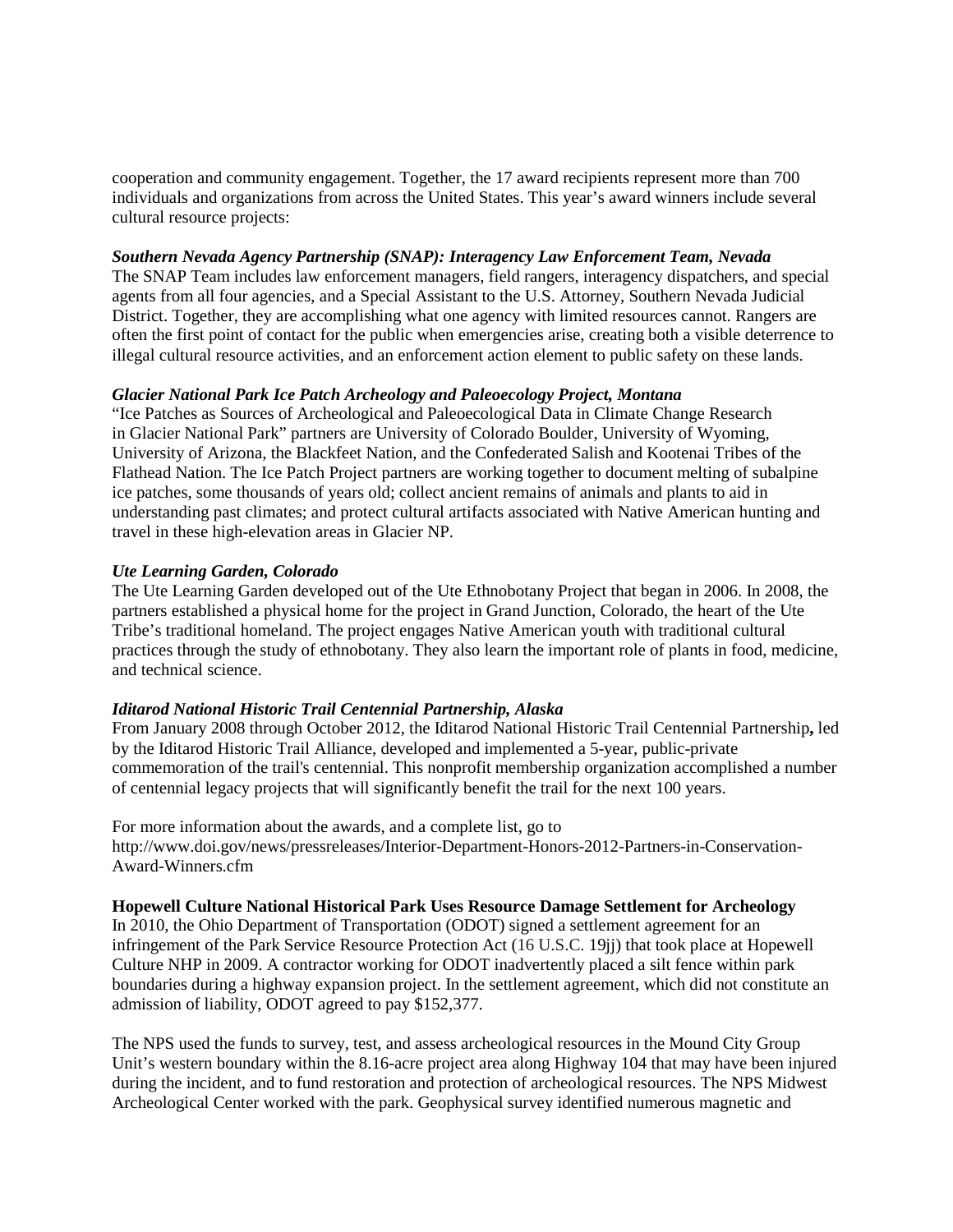resistive anomalies that could represent subsurface cultural features. Excavation identified two features attributed to the Middle Woodland period, as well as historic and prehistoric artifacts. The park GIS map was updated with state site locations, a revised park boundary, historical imagery, and project-related data layers. The geophysical data were accurately geo-referenced and spatial data generated by previous archeological fieldwork have been processed and integrated with existing data. New data include digitized plan maps of Camp Sherman geo-referenced directly to magnetically detected building remains and Squier and Davis' 1846 plan map. The base map also makes use of high-resolution aerial imagery of Ross County and the Ohio statewide LiDAR dataset.

## *By Rick Perkins, Chief Ranger, and Ann Bauermeister, Midwest Archeological Center*

## **Prosecutions Continue In Operation Artifact**

Prosecutions continue in Operation Artifact, the multi-year interagency investigation into the sale of cultural items looted from Federal lands. Looted Native American artifacts were consigned or sold to Milam and the National Indian Center in Corona, California, in 2007, 2008, and 2009 by a cooperating individual. Despite knowledge that the artifacts were illegally taken from public lands, Milam sold these antiquities at several public auctions. The illicit artifacts were purchased back by NPS rangers and agents posing as buyers. In August, 2010, agents and rangers with the NPS and BLM served search warrants at Milam's residence and storage facility.

On September 19, 2012, Milam was sentenced for a misdemeanor ARPA violation in federal court in Los Angeles. He was ordered to pay \$758.41 in restitution and \$10,000 in community service and fines. Participating along with the NPS in this investigative effort were the BLM, USFWS, and the USFS. Additional cases against other entities are pending.

## *By Todd Swain, NPS Special Agent, Joshua Tree National Park*

# **Lowell National Historical Park Hosts Centuries Old Southeast Asian Ceramics Tradition**

Thanks to a project sponsored by Middlesex Community College and the Lowell NHP, in Lowell, Massachusetts, Cambodian potters can fire their ceramics in a traditional wood-fired kiln. The kiln is outdoors under a roof on a piece of land that was provided by the park. The kiln somewhat resembles a temple, with its two colors of brick, the arch above its door, and the chimney tower.

Potters check the status of firing in traditional kiln at Lowell NHP



The kiln project originated out of a 2010 US Department of Education trip to Cambodia, where six educators from Middlesex Community College and the Lowell public schools studied and learned about Cambodian culture and history, hoping to infuse the knowledge into their teaching. Returning home, Rack and other local cultural authorities determined to build Livan a traditional kiln. Grants were sought and received. The small corner plot of land, not far from downtown, was provided by the national park.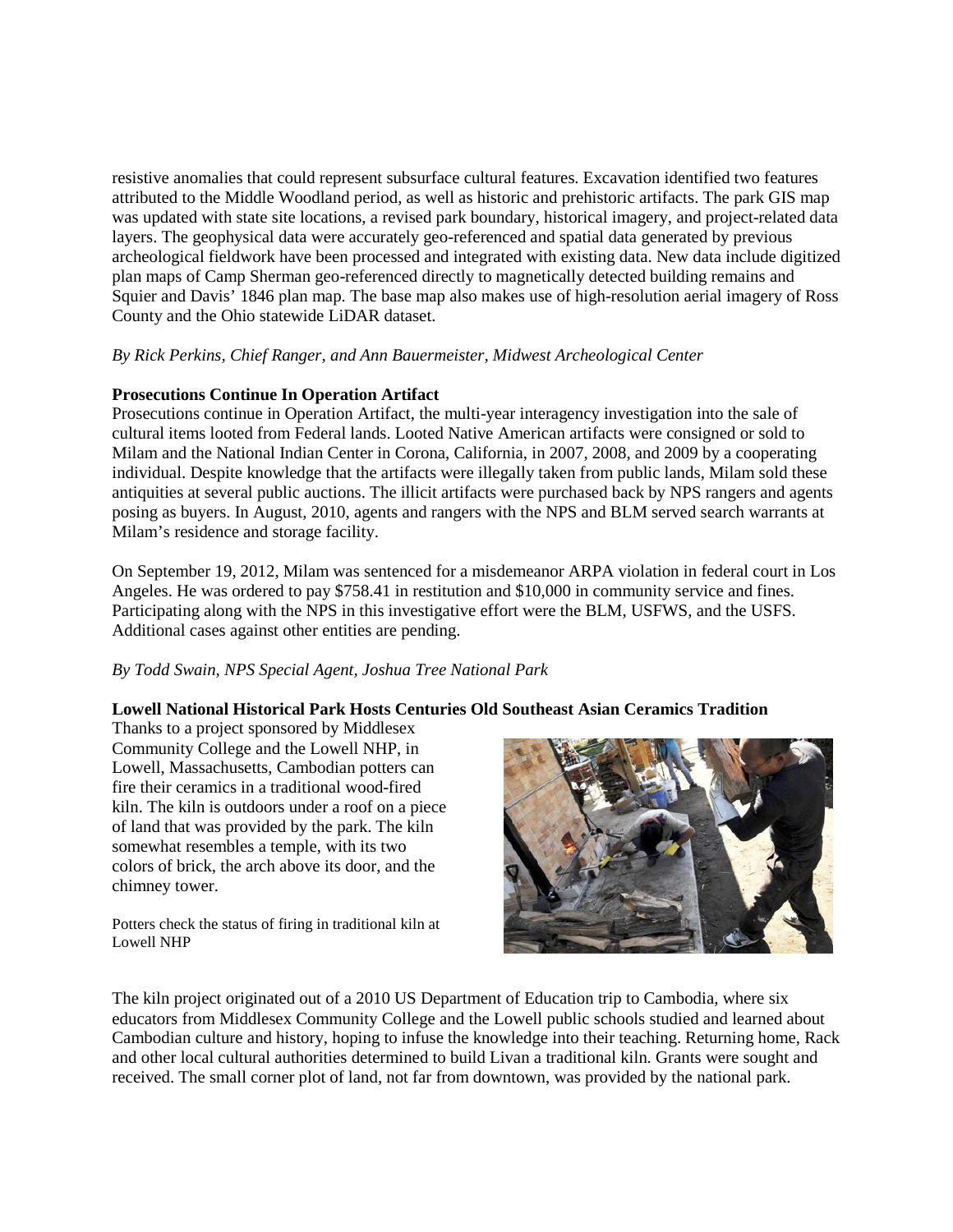The kiln project "celebrates and shares a centuries-old Cambodian tradition that very few people know about, but that people can take pride in, and that, without stabilizing support, may disappear from practice," said Margaret Rack, a professor of art at Middlesex. Cambodian potter Yary Livan, creates ceramics using designs that date back to the ancient Angkor kingdom. Livan says there are few original examples left, thanks in part to the upper-class tradition of occasionally secreting a piece of gold or a precious stone inside the clay. Over the centuries, Cambodians smashed many of the pots looking for the valuables.

"We have lent the use of this space for creation of the kiln . . . to utilize this in a way to enlighten residents and visitors with a particular facet of one community that now calls Lowell home," says David Blackburn, chief of cultural resources and programs for the park. "…by working together we're providing students … an opportunity to experience a very ancient tradition."

#### *From story by Joel Brown, Boston Globe*

#### **NPS Awards Civil War Battlefield Land Acquisition Grants**

NPS Director Jonathan B. Jarvis announced the award of more than \$2.4 million in grants to help with land acquisition at eight Civil War battlefields. Grant projects include fee simple purchases at Perryville, Kentucky (\$43,715); Mill Springs, Kentucky (\$330,500); Bentonville, North Carolina (\$168, 720); Franklin, Tennessee (\$112,800); Second Manassas, Virginia (\$196,500); Peebles' Farm, Virginia; and Totopotomoy Creek, Virginia (\$91,600); and the purchase of an easement at Cool Springs, Virginia (\$1,500,000).

The grants were made from the NPS American Battlefield Protection Program (ABPP) to help States and local communities acquire and preserve threatened Civil War battlefield land outside the boundaries of National Park units. Priority was given to battlefields listed in the NPS Civil War Sites Advisory Commission Report on the Nation's Civil War Battlefields (CWSAC Report). Funds were awarded based on the property's location within CWSAC-defined core and/or study areas, the threat to the battlefield land to be acquired, and the availability of required non-federal matching funds.

The grant funds were made available under the Consolidated Appropriations Act of 2012 (Public Law 112-74), which appropriated \$8,985,600 for the Civil War battlefield land acquisition grants program. Applications are accepted at any time. Criteria to consider in the applying for the Civil War Battlefield Land Acquisition Grants include:

- The Land and Water Conservation Fund Civil War Battlefield Land Acquisition Grants are awarded through a competitive process only to units of state and local governments;
- Private non-profit groups may apply in partnership with state or local government sponsors;
- Each grant requires a dollar-for-dollar non-federal match;
- Grants are available for the fee simple acquisition of land, or for acquisition of permanent, protective interests in land at Civil War battlefields listed in the CWSAC Report;
- Higher consideration will be given to proposals for acquisition of endangered lands at battlefields defined as Priority I or II sites in the CWSAC report.